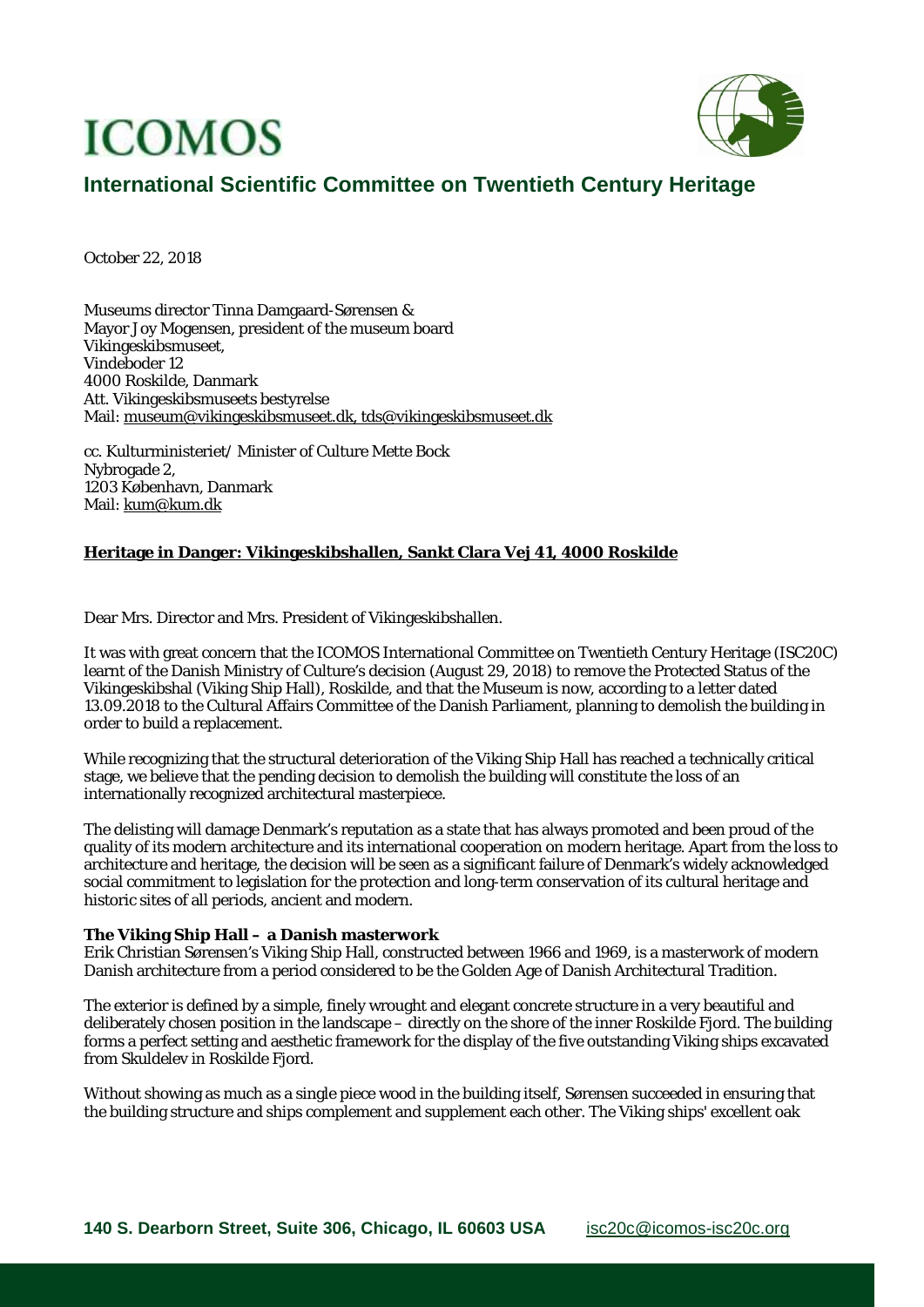

wood technology and their elegant forms are displayed and experienced with exceptional clarity and without competition. At the same time, the visible imprint of the wooden shuttering boards demonstrates the use of wood in a modern and equally qualified manner.

#### **The Viking Ship Hall – heritage with high international significance**

The importance of the Viking Ship Hall for Danish architectural tradition is demonstrated by the fact that it was the first modern building that was listed in Denmark. The listing was justified on the grounds that the Museum 'represents, in its entirety and landscaping, the excellent architectural values that can justify the listing of a building under the age of 100' years (according to the listing letter of 1997).

Internationally, the Viking Ship Hall stands out as a unique structure that integrates museum, setting and archaeology in a way that transcends historic definitions. Building, ships and landscape interact with the narrative of ancient and modern building technology, art and mythology. The Viking Ship Hall is thus a uniquely important and specific Danish contribution to a globally recognised assemblage of outstanding modern buildings.

#### **International concern**

If the Viking Ship Hall is to be demolished, Denmark and the international community will lose an unique and outstanding Danish architectural masterpiece. A historical monument that is strongly based in the internationalism and humanism that formed Danish architects after the WWII and still influences the architecture of Denmark.

The ICOMOS International Committee on Twentieth Century Heritage (ISC20C) regards the decision and the argument used in support of delisting the Viking Ship Hall with the gravest concern. A modern building, no less than any older building, may require costly repair, restoration and special maintenance. The structural issues that have arisen as a result of the choice of building material components are not reasonable grounds on which to base a decision to lift the protected status.

The cited issue of the rising water levels, and the problems that have resulted to the Viking Ship Hall' s structure are being experienced in many places around the world (Venice is an obvious example).

#### **We consider the Viking Ship Hall a socio-economic resource**

Acknowledging that it is not possible to reverse the decision to de-list the Viking Ship Hall, the ISC20C hereby strongly appeals to the Museum to reconsider its decision and, instead, to accept that the building is of such international importance that it constitutes a unique and valuable resource for the development of the museum and its environment in the future. From a long-term socio-economic perspective, further conservation of the hall's structure is a possibility. It can demonstrate best practice in conservation and develop the Viking Ship Museum as a site of significant historical and social integrity.

The conservation of the building is not a technical impossibility. The technical and materials expertise required can be readily sourced. ICOMOS will be happy to advise in this regard.

In view of the Viking Ship Hall's international significance, it should also be possible to access international funding interest and support. The ISC20C can offer its significant support in and recommendation in any applications for international support for future restoration.

The circular harbour that newly have been put forward as a proposal for securing the Viking Ship Hall are also worthy of mention. It not only offers the required protection against future storms and rising water level in the inner fjord but could also develop the existing creative dialogue between both ancient and modern history. ISC20C also notices that the proposal is fund-financed, proving that there is probably an interest and opportunity to raise funds in Denmark.

A possibility could also be to move the building, like the Vilhelm Lauritzen Airline Terminal in Copenhagen in reinforced concrete from 1939, in 1999 was cut over and moved 3.8 km on inter-connected lorries, with great success. Here a much shorter distance is necessary.